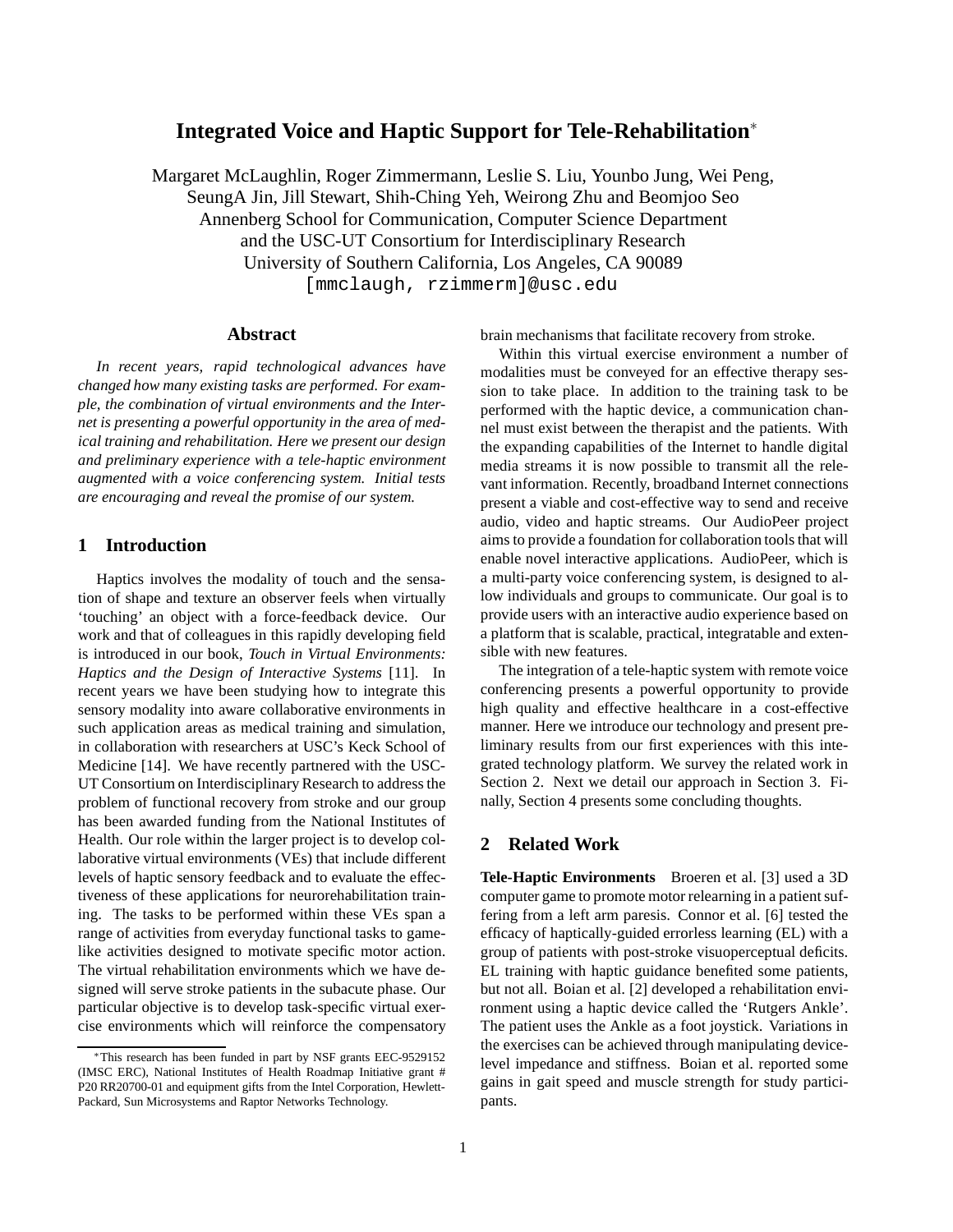Although the use of VR environments and haptics for stroke rehabilitation has been studied in several disciplines [9], we have produced a number of technical innovations which will prove extremely valuable [12, 10]: (1) we have created robust techniques for recording and playing back the activities of the user during a haptics-enhanced VR session regardless of device type, useful when a trainee is attempting to carry out a series of skilled movements in the manner of an expert trainer. (2) we have implemented Kalman filtering algorithms which allow us to anticipate incorrect motion trajectories by the user and head off errors before they occur, a technique which may be useful when implicit memory processes are invoked in the training protocol. (3) we have developed a spoken dialog system fully integrated with our haptic systems which permits voice control of the force feedback devices. (4) we have made it easier for the user to locate objects in the virtual environment and to remain "in contact" with them, and made "snap-to" features which move the haptic cursor to digital objects with voice commands. (5) we have created new techniques for collaboration between users of both like and heterogeneous haptic devices; this "hand-over-hand" guidance capability creates a sense of immediacy and presence in virtual rehabilitation environments and facilitates rapid demonstration of correct movement and correction of error.

**Multi-Party Voice Conferencing** Among the existing audio mixing based systems, hierarchical architectures [13] place all participants at the leaf nodes and locate the mixers at non-leaf nodes. A mixer relays the audio coming from its children to the parent after combining the streams. A root mixer broadcasts the merged audio to all participants through the IP multicast network. Several commercial products such as the ClickToMeet conferencing product, formerly CUseeMe, construct an efficient delivery path (fullmesh or multicast) among the mixers. But because most of these products are integrated with video conferencing, they have a high network overhead and cannot fully take advantage of audio mixing. In an end-system mixing architecture, one of the participants is chosen as a mixer. However, all the above systems do not describe how to build efficient delivery paths among mixers and participants.

The unsatisfactory deployment of IP Multicast has motivated researchers to propose a number of *application-level* multicast protocols. Such protocols only make use information provided at the application level to transmit data. Many-to-many protocols can be classified into mesh based (e.g. Narada [5]), tree based (e.g., Yoid [7] and our proposed ACTIVE), cluster based (e.g., NICE [1]) and Distributed Hash Table (DHT) based architectures (e.g., Pastry/Scribe [4]). All the application-level multicast protocols fail to recognize the feasibility of constructing a more efficient topology if the aggregation of audio packets is allowed along the delivery path.



**Figure 1. The tele-rehabilitation therapist is communicating with the patient via the AudioPeer system while monitoring his actions and progress on the screen.**

# **3 Approach and System Architecture**

The goal of our tele-rehabilitation platform is to provide effective task exercises to remote patients. A tele-haptic collaborative environment provides a shared exercise space. In addition, voice conferencing allows for effective therapistpatient communication. We will describe both components.

#### **3.1 Tele-Haptic Environment**

We are currently developing several task environments, using different types of haptic feedback devices, which can be host to a progressive set of training tasks from precise fine motor movements to reaching movements that involve full arm, shoulder and torso activity. Here we describe exercises that make use of the PHANToM haptic device.

The PHANToM is a small, desk-grounded robot that permits simulation of single or two-fingertip contact with virtual objects through a thimble or stylus; its actuators communicate forces back to the user's fingertips as it detects collisions with virtual objects, simulating the sense of touch. The PHANToM device is being used for a series of tasks to move a ball through a maze-like tube, select a small object from an array of other objects and barriers, and pick up and squeeze a deformable cube to put it through a small aperture (using two PHANToM thimbles worn on thumb and forefinger). These applications can display the objects and motor action on a standard PC monitor that can be set for both mono and stereo viewing.

Figures 1 and 2 show an example environment for both the therapist and her patient. The patient (Figure 2) runs the exercise application on his local computer and performs the exercise task with the attached PHANToM. Concurrently the AudioPeer conferencing system allows the patient to communicate with the therapist via either a headset or a combination of a microphone and desktop speakers. The therapist (Figure 1) can monitor both the actions and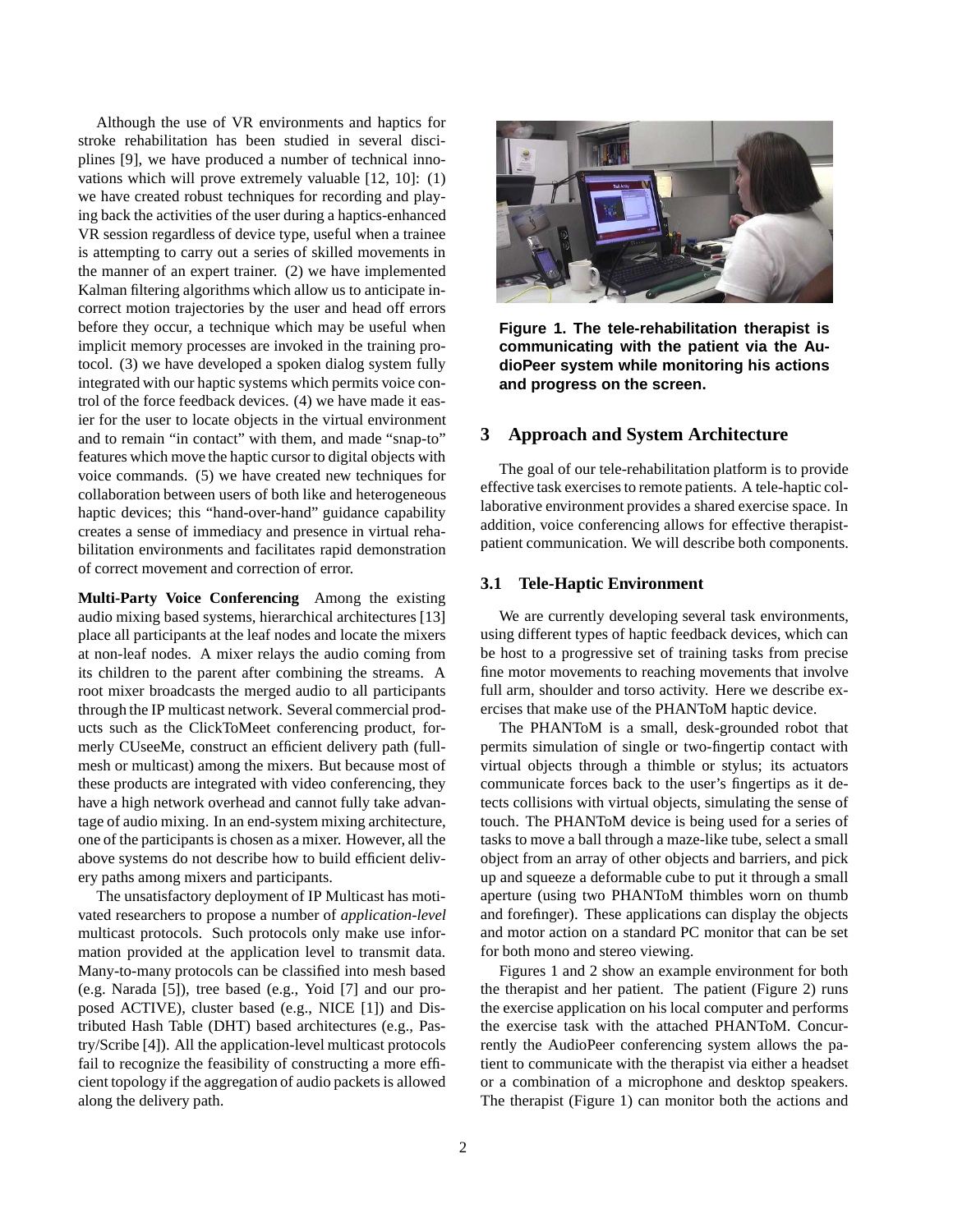

**Figure 2. The remote patient is using the PHANToM to grasp and maneuver a small cube through a three dimensional maze of spheres ('Ball Array' exercise).**



#### **Figure 3. AudioPeer system architecture and components.**

progress of the patient. If she feels that the patient needs additional help or instructions, she can conveniently provide the needed assistance through AudioPeer.

### **3.2 AudioPeer: Multi-Party Voice Conferencing**

The AudioPeer system has been designed with a number of goals in mind [15]. Overall it aims to provide an efficient audio multi-party voice conferencing application with low audio latency. It is also designed to be easily integratable with complementary functions and applications. To be scalable, AudioPeer is built on a low bandwidth consuming peer-to-peer overlay network called ACTIVE [8]. Through its peer-to-peer (p2p) foundation, ACTIVE inherits all the desirable characteristics of p2p technology, namely (1) each node acts both as a server and client and hence resources scale with the number of participants, (2) the design is robust against node failures and other dynamic events in the topology, and (3) central resource usage is minimal.

The AudioPeer system design, based on the ACTIVE protocol, consists of four components as illustrated in Figure 3: a *Directory server*, an *Authentication server*, the *AudioPeer application* and an optional *Voice2Text index server*. We will briefly describe the functionality of each component.

The Directory server functions as the initial point-ofcontact for an AudioPeer application to locate other AudioPeer users. It provides a convenient way to associate voice sessions with participants and applications (such as a therapy session). Once the relevant session information has been retrieved, the AudioPeer application runs independently of the Directory server in pure p2p mode.

The Authentication server is required in certain types of applications (e.g., tele-medicine) where the end-users must be authenticated to ensure that the privacy of the exchanged information is maintained, and that only registered users receive the services requested.

The AudioPeer application is at the heart of the voice communication system. It maintains the connection topology among multiple AudioPeer participants while dynamically optimizing the end-to-end audio latency based on speaker activity and maintaining the overlay multicast tree link structure. Each node performs audio mixing of the incoming streams (if required by the application) to reduce the network bandwidth. The AudioPeer design allows the support of a large number of simultaneous audio chat sessions.

A hands-free interface that can be controlled by speech commands is planned for the patient's system. The speech recognition provides real-time voice-to-text conversion for maintaining a transcript of the patient's dialog with the system. With some stroke patients, especially robust voice recognition techniques may be required. We are working with colleagues in speech science to develop techniques for real-time recognition and archiving of dysarthritic speech. This service will be implemented in the optional Voice2Text indexing component.

AudioPeer's capability to handle group communications can provide benefits for tele-rehabilitation. Whether multiple patients may be supervised together often depends on the functional ability of the individual. For example, people with very little movement often require more hands-on treatment while people with good movement and minimal compensatory patterns can often practice designated tasks with minimal supervision. Generally, one physical therapist will not supervise more than two stroke patients at once (again depending on the functional level; some patients need one-on-one treatment all the time). It is also becoming increasingly common to offer group classes for a fee to people who no longer qualify for traditional physical therapy (often due to insurance restrictions).

#### **3.2.1 Experimental Validation**

We conducted a preliminary experimental user evaluation during the Spring 2005 semester. Users filled out a web-